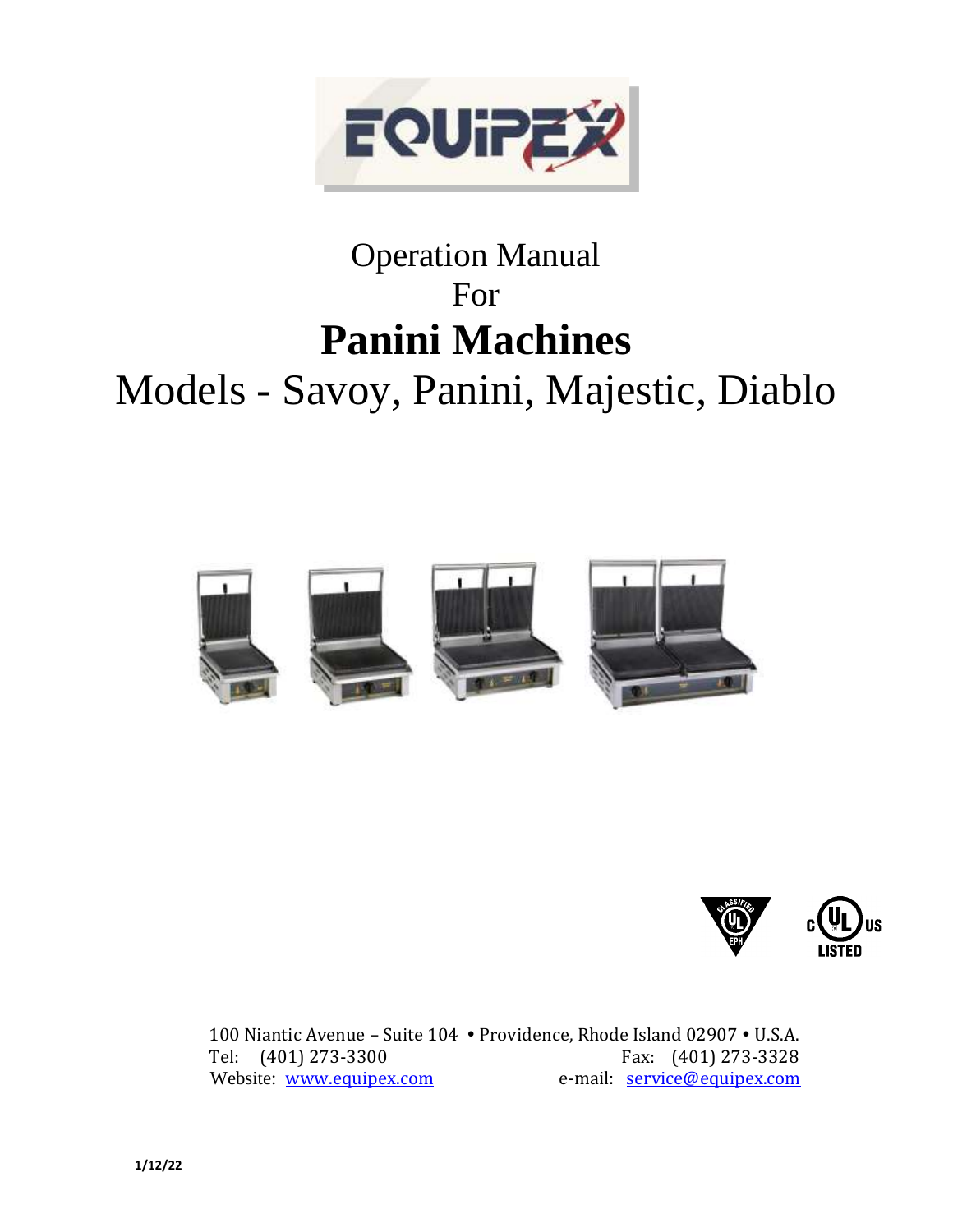

## **IMPORTANT SAFEGUARDS**

When using electrical appliances, basic safety precautions should always be followed, including the following:

- 1. Read all the instructions before use.
- 2. Do not touch hot surfaces; use handles or knobs.
- 3. To avoid electric shock, **do not immerse the power cord**, **or any part of the unit**, in any liquid.
- 4. Close supervision is necessary when any appliance is used, especially around children.
- 5. Unplug appliance from the electrical outlet when not in use, and before cleaning. Allow appliance to cool before installing or removing any parts or accessories, and before cleaning.
- 6. Do not operate any appliance with a damaged cord or plug, or if appliance should sustain damage, or malfunction in any way. In this event, return appliance to the nearest authorized service facility for examination, repair or adjustment.
- 7. The use of accessories and/or attachments not recommended by the appliance manufacturer may cause injury or damage to the appliance, and may void your warranty.
- 8. Do not use outdoors.
- 9. Do not allow the power cord to hang over the edge of a table or counter, or to be exposed to hot surfaces, as damage may occur.
- 10. Do not place appliance on or near a burner, or in a heated oven.
- 11. To disconnect an appliance, **first** turn all controls to the **'off'** position *then* unplug the power cord from the wall outlet.
- 12. Do not use appliance other than for its intended use.
- **13. The warmer must be plugged into a dedicated circuit of the proper ratings.**
- 14. SAVE THESE INSTRUCTIONS FOR LATER USE!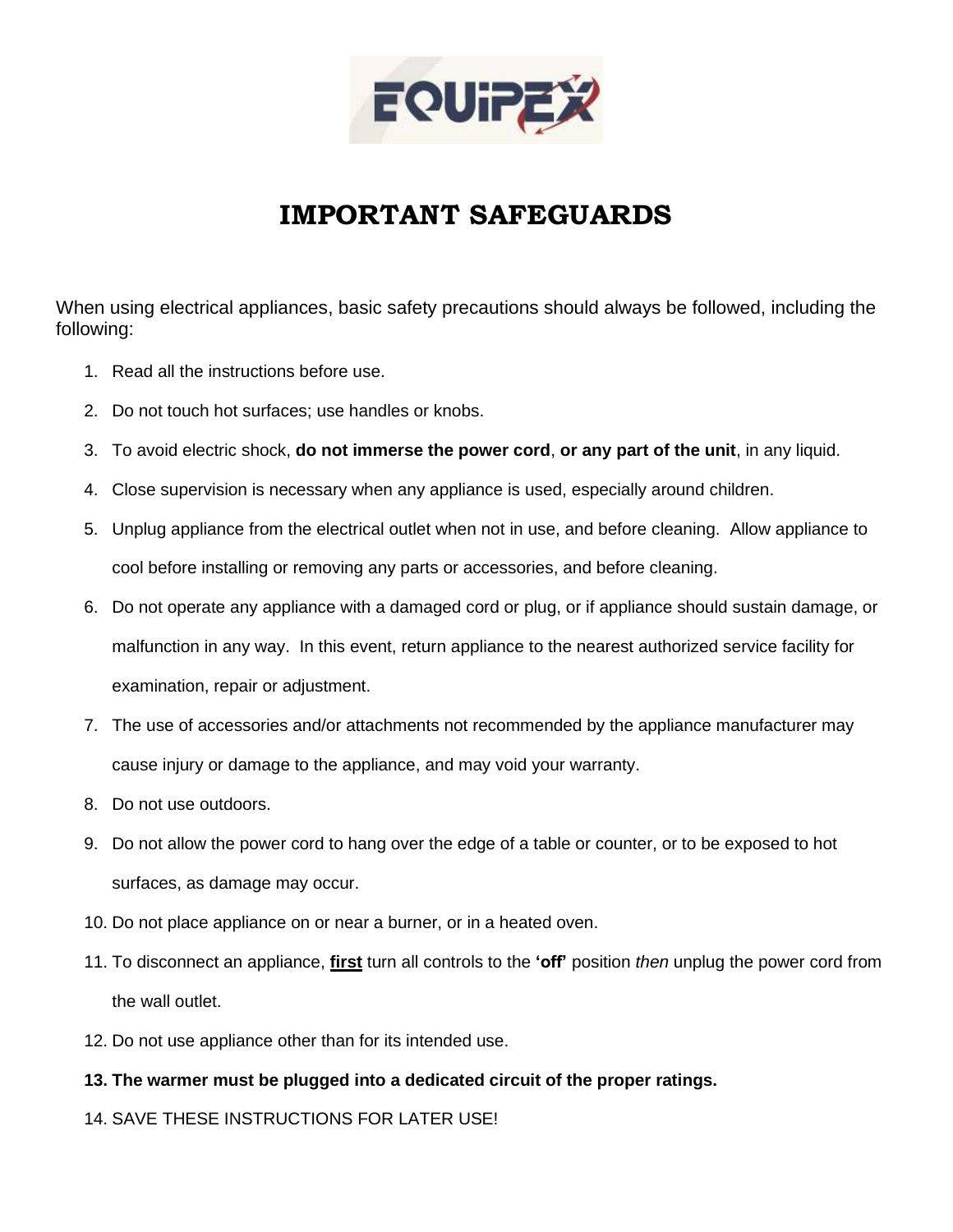### **INTRODUCTION**

The **SODIR** PANINI GRILLS — Models SAVOY, PANINI, MAJESTIC and DIABLO — are uniquely designed to offer quality cooking. These units are constructed of food service quality stainless steel, and use fine grain cast iron top and bottom cooking surfaces. The grills are versatile in application and easy to operate. The moveable top is spring counterbalanced with adjustable tension on the handle. Top and bottom heating elements are thermostatically controlled up to 570 F. The units come equipped with a removable front drip tray and a handy scraper. All models are available with grooved, flat or mixed grill plates.

### *Specifications:*

| <b>Model</b>    | <b>Electrical</b>                                       | <b>NEMA Plug</b>      |
|-----------------|---------------------------------------------------------|-----------------------|
| <b>SAVOY</b>    | 120V, 1.75 KW, 14 Amps                                  | $5-15$ P              |
| <b>PANINI</b>   | 120V, 1.75KW, 14 Amps<br>208/240V, 1PH, 3KW, 12/14 Amps | $5-15$ P<br>$6 - 15P$ |
| <b>MAJESTIC</b> | 208/240V, 1PH, 4KW, 16/18 Amps                          | $L6-30$ P             |
| <b>DIABLO</b>   | 208/240V, 1PH, 6.5KW, 24/27 Amps                        | $6 - 50P$             |

### **OPERATION**

### *Initial Set-up*

The grill is shipped with an application of machine oil on the upper and lower grill plates. This oil will need to be removed prior to the seasoning process using a mild soap and water solution.

Before operating your **SODIR** Panini grill, we recommend that you season the surface of the grill plates with cooking oil or shortening. For seasoning, wipe cooking oil or shortening onto the upper and lower grill plates using a clean, lint-free cloth, or coat the plates with cooking oil spray. Turn the grill on with the integrated ON/OFF switch(s)/thermostat(s) and set the thermostat(s) to 400 $^{\circ}$  F. When the grill reaches the set temperature, the orange indicator light will go out. Allow the grill to season for 10-15 minutes and then let the grill cool. It is normal for some smoke to appear during this process. Wipe off the excess oil using a clean, lint-free cloth. Repeat seasoning process at least one more time. Congratulations, your grill is now ready for use!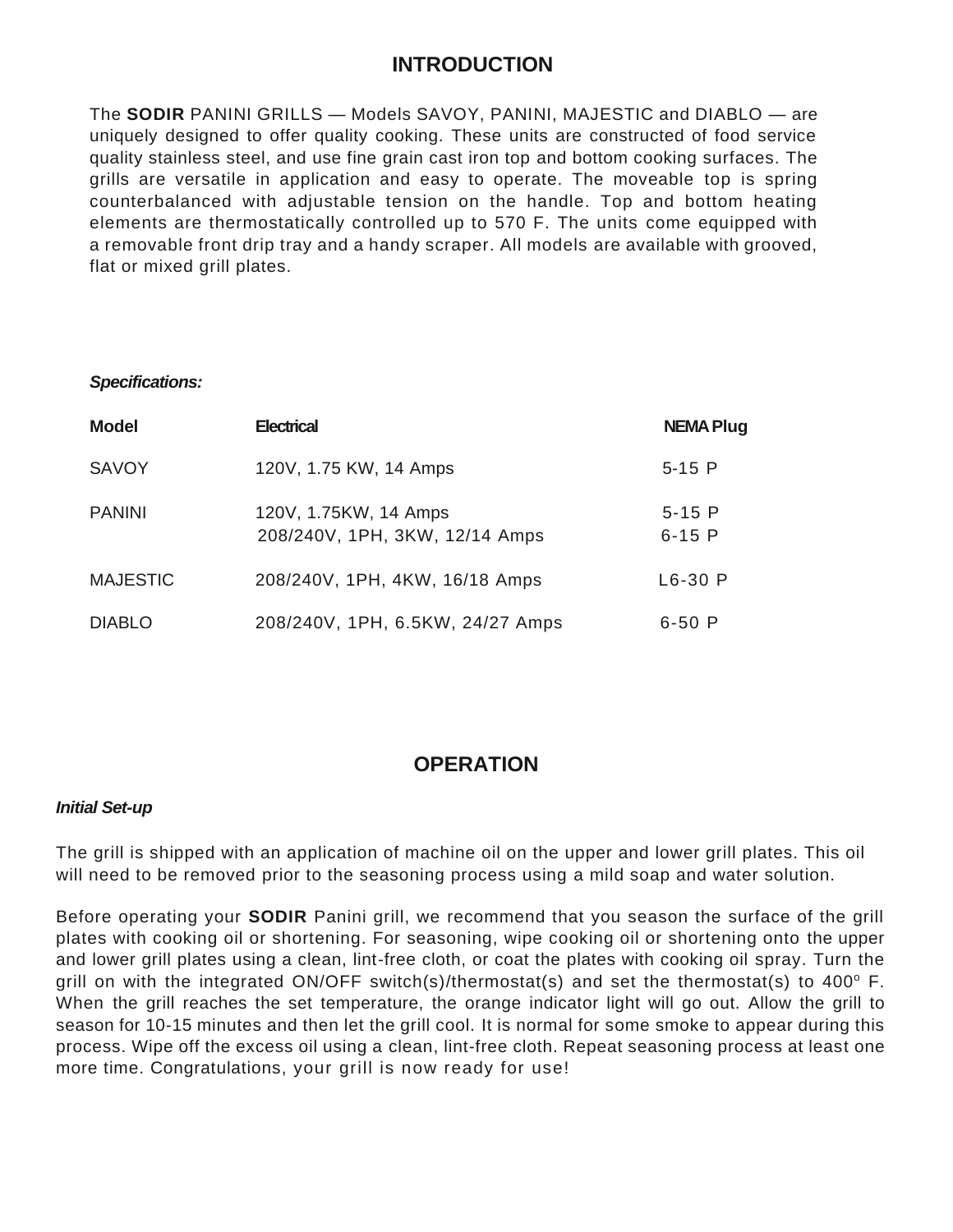### *Preheating*

After the grill plates have been properly seasoned, turn the grill on using the integrated ON/OFF switch(s)/thermostat(s) (the green light(s) will go on) and turn the temperature control knob(s) to the desired temperature. The orange light(s) will go on and stay on until the desired temperature is reached. The orange light(s) will then go out. The preheat time will vary depending on the cooking temperature settings and the electrical specifications of your model. It will normally take 10-15 minutes for your grill to reach cooking temperature. After reaching the set temperature, the orange light(s) will cycle on and off as the thermostat cycles, to maintain temperature. The green light(s) remain on until the unit is shut off.

### *Cooking*

**SODIR** Panini grills can be used for a wide variety of foods. Following are some suggested guidelines for foods frequently cooked on this grill. Cooking times will vary depending on the food products, temperature settings and desired results.

| Sandwich              | Temperature:<br>Time: | 400-450° F<br>2-3 minutes         |
|-----------------------|-----------------------|-----------------------------------|
| Wrap                  | Temperature:<br>Time: | 375-450°F<br>1-2 minutes          |
| <b>Chicken Breast</b> | Temperature:<br>Time: | 475-500° F<br>2-3 minutes         |
| <b>Beef Steak</b>     | Temperature:<br>Time: | $475 - 550$ °F<br>2.5-4.5 minutes |
| <b>Burger</b>         | Temperature:<br>Time: | 500-550° F<br>2-4 minutes         |

### *Adjusting Handle Tension*

#### **WARNING: Disconnect (unplug) electrical power supply before servicing**

Allow the grill to cool. Remove the spring protection cover at the top rear of the unit by unscrewing the two T-15 Torx screws and then pulling it up. With a T-25 Torx screwdriver, tighten or loosen the screws on the handle straps until the desired tension is achieved. There are four (4) screws for each top plate, two (2) on each side. Re-install the spring protection cover prior to use. *See attached drawing.*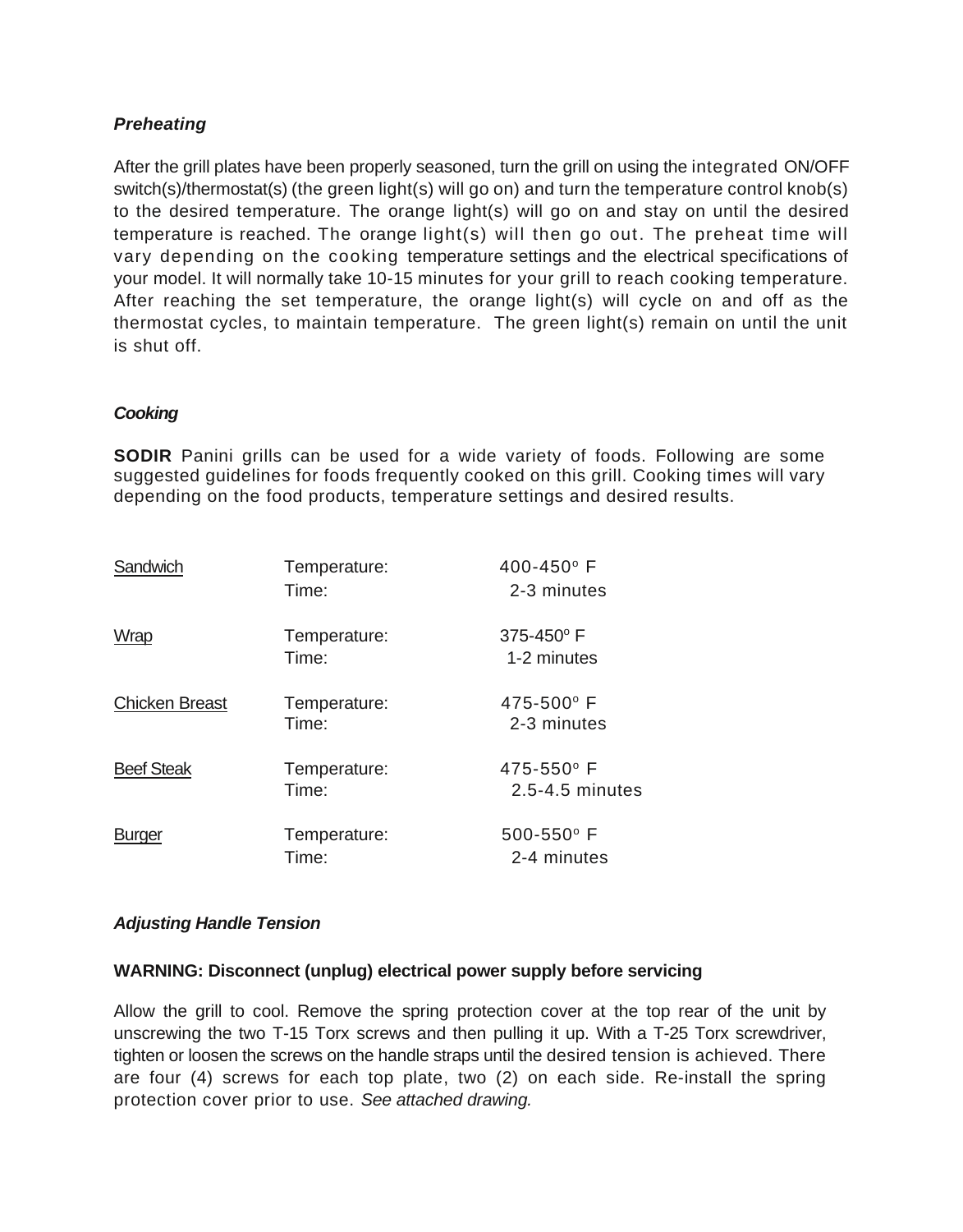PANINI GRILL REAR **TOP VIEW** 

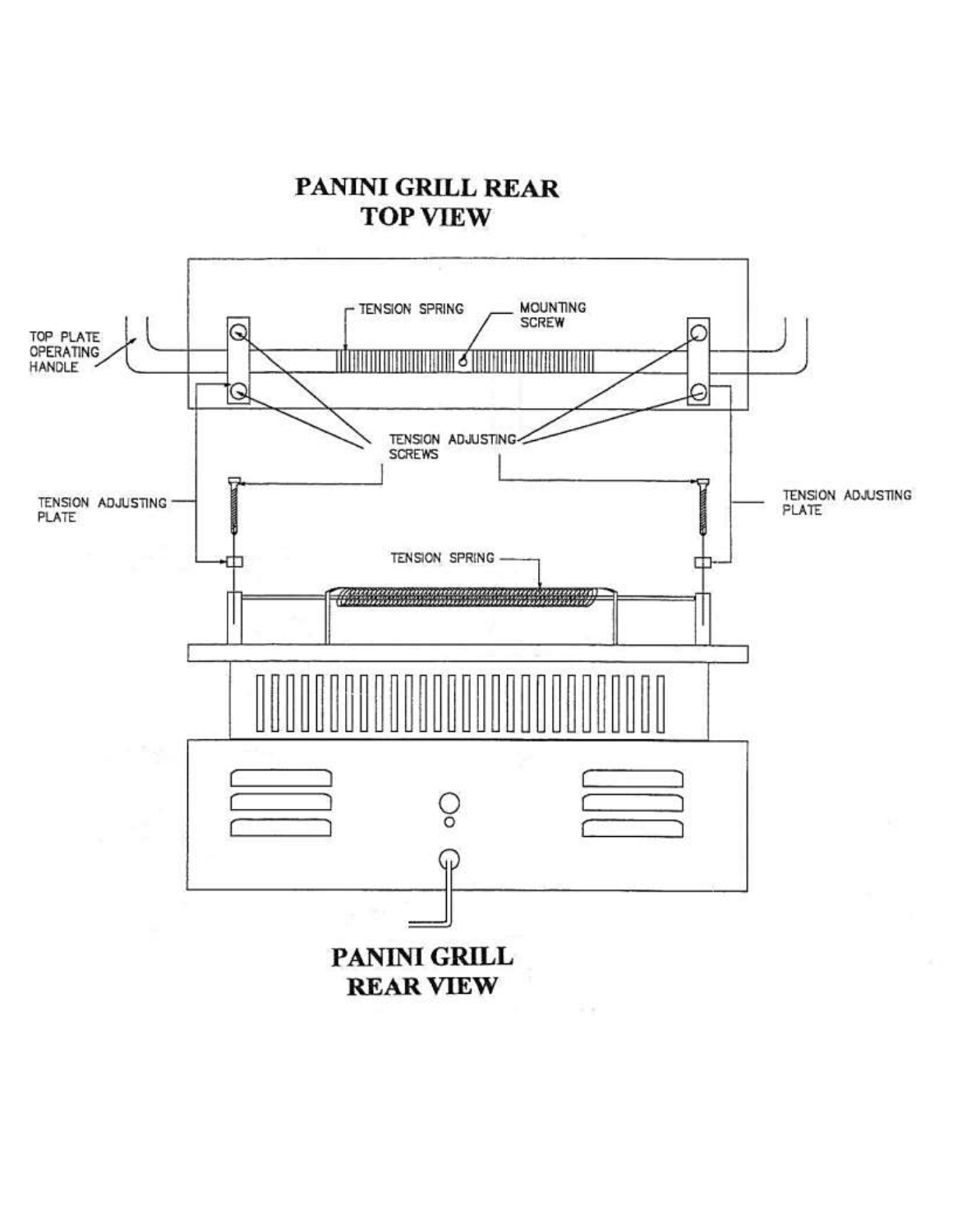### **CLEANING**

### **WARNING: Disconnect (unplug) electrical power supply before cleaning**

Allow the grill to cool before cleaning. Using the scraper provided or a stiff wire brush, scrape the debris from the upper and then lower grill plates. To clean the grill, scrape or brush the debris toward yourself and into the removable drip tray. Use a cloth dampened slightly with a soap and water mixture to clean the stainless-steel housing, upper grill covers, spring protection cover and the drip tray. Clean the grill thoroughly at the end of each day. Failure to do so may cause hard to remove build up. In order to remove the build up from the grill plates, use industry standard food service grade degreasers or grease removers. We do not recommend using soap and water to clean the grill plates, however, if soap and water are used, the grill will need to be re-seasoned (see below). For tough to remove carbon buildup, use a commercially available carbon remover.

### **DO NOT spray the unit with any cleaning liquid before unplugging it DO NOT allow water to drip into the housing or around the electrical components DO NOT immerse in water for cleaning**

**DO NOT attempt to clean display until cool**

### **RESEASONING**

It may be necessary to re-season the grill after extended use and cleaning. In order to do so, clean both plates of the grill with a clean, lint-free cloth and scraper. Apply cooking oil or shortening onto both plates with a lint-free cloth or coat the plates with a cooking oil spray. Wipe off excess oil with a dry, clean cloth. Turn the grill on and set the thermostat to 400 F. Some smoking may occur during the re-seasoning process. When the grill reaches the desired temperature (the orange light will go out), turn the grill off and allow it to cool. Wipe off the excess oil from the surface of the plates. Repeat the re-seasoning process one more time. The grill is now re-seasoned and ready to use.

You should inspect all parts on a regular basis to ensure that all is in proper working order. If a part is damaged, have the unit repaired by an authorized service agency prior to returning the unit to operation. If you have trouble locating a service agency in your area, please consult our website at [http://www.equipex.com/,](http://www.equipex.com/) or call us at 1-800-649-7885 and ask for customer service.

Please be advised that Models MAJESTIC and DIABLO are subject to on-site service under the terms of our warranty, while Models SAVOY and PANINI shall be carried-in for service.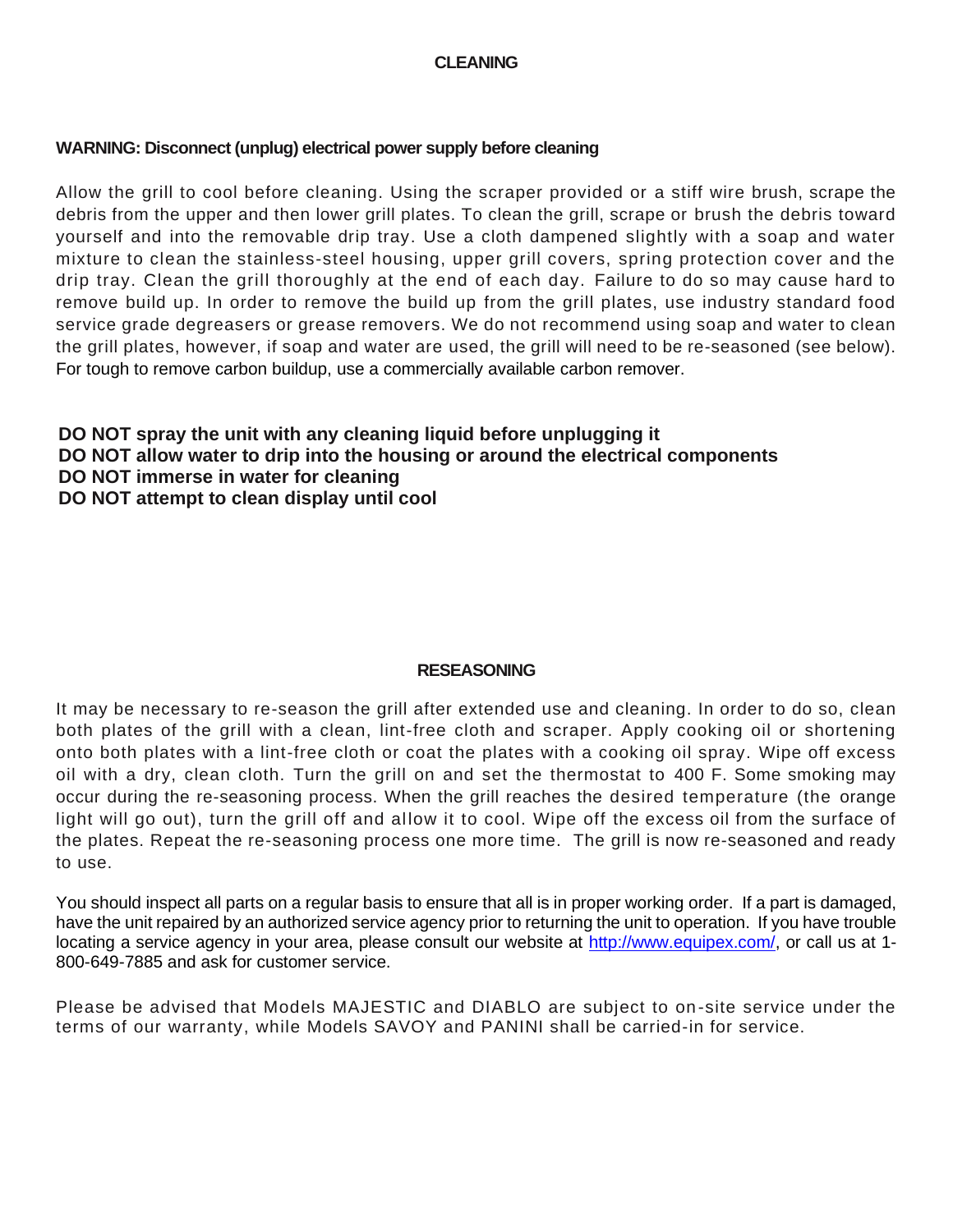### **OPERATION MANUAL FOR ELECTRONIC TIMER MODEL ET-3**

Model ET-3 Electronic Countdown Timer is designed to allow the operator to program up to three (3) time settings, each in the control range from 1 second to 99 minutes 59 seconds at 1-second increments. The electronic timer is panel mounted and features a 4-digit LED display, Start/Stop button and three time setting buttons. All connections are via the back of the unit by way of quick connecting terminals.

### **SETTING TIME**

Turn the equipment "on" using the On/Off switch located on the control panel of the unit. The electronic timer is now operational. Choose the setting button to program. The setting buttons are marked (left to right) with the numerals **1, 2** and **3.** Press and hold the chosen setting button for at least three (3) seconds until the colon separating minutes and seconds on the LED display starts to blink. By pressing repeatedly the setting button marked with the numeral **2,** set the desired cook time in minutes. By pressing repeatedly the setting button marked with the numeral **3,** set the desired cook time in seconds. You may press and hold either the minute setting button or the second setting button, to advance the minutes or seconds rapidly. Once the desired set point is reached, press the setting button, marked with the numeral **1,** once or wait until the colon on the LED display stops blinking. The operating time is set. Note that you may change the time setting only while the colon on the display is blinking. Repeat the same procedure to program other time settings. The set points will be remembered until they are reprogrammed.

### **OPERATING COUNTDOWN TIMER**

Turn the equipment "on" using the On/Off switch located on the control panel of the unit. It takes just a few seconds for the timer to be operational. Choose the desired time setting by pressing once, one of the buttons marked (left to right) with the numeral **1, 2** or **3.** For countdown, press the Start/Stop button. When the set time has elapsed, the beeper will sound repeatedly, until the Start/Stop button is pressed.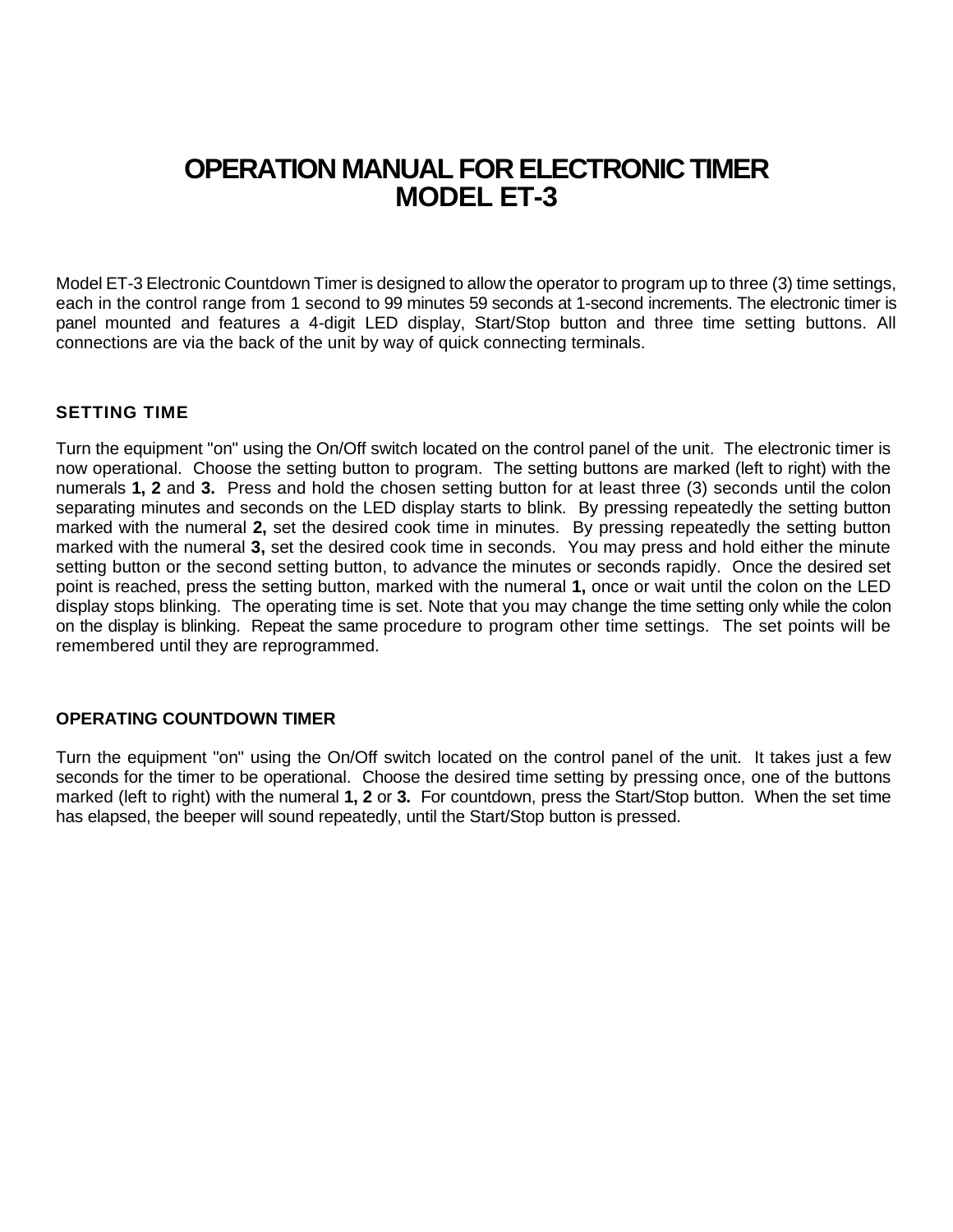# Savoy, Panini 120V

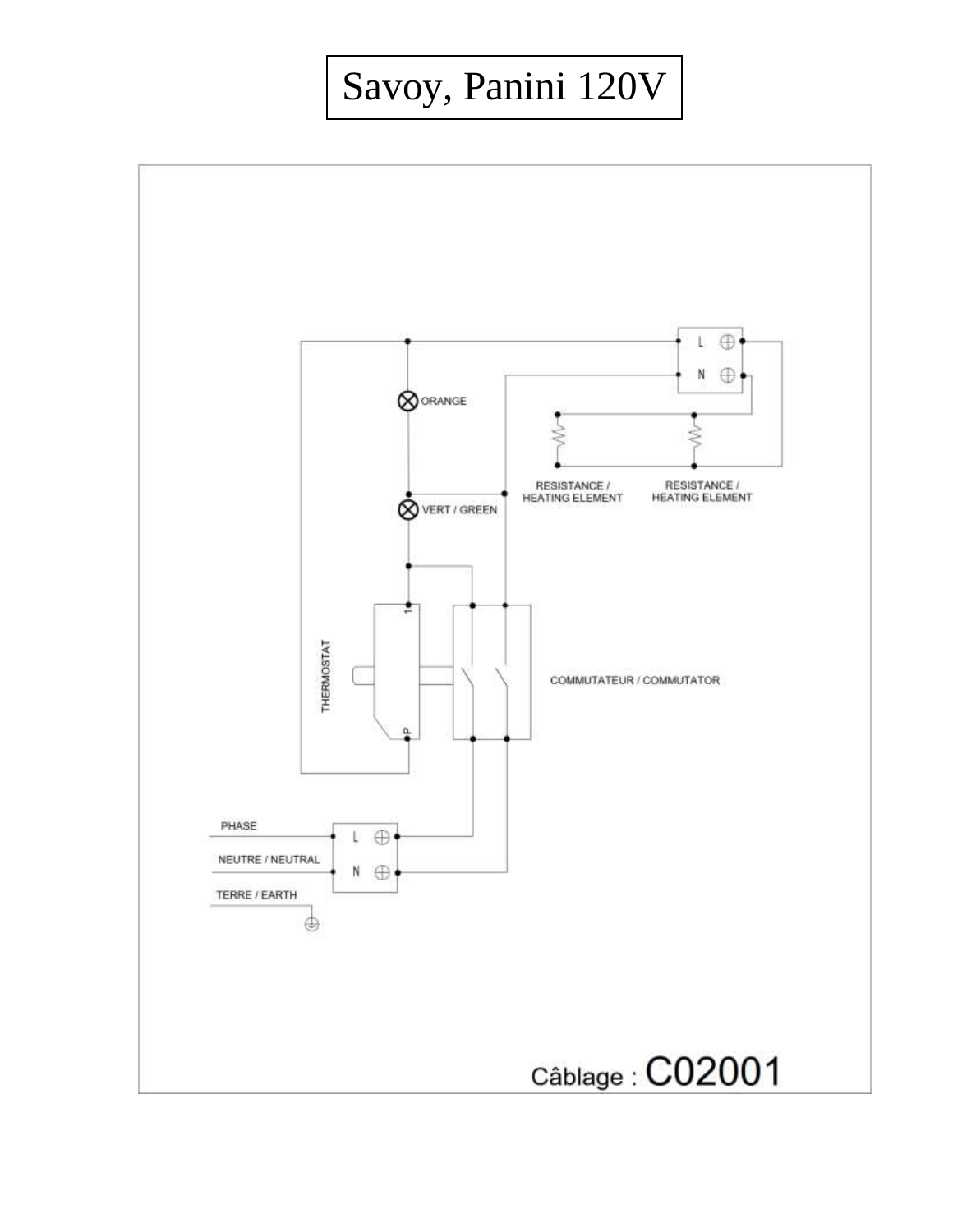# **PANINI 220V**

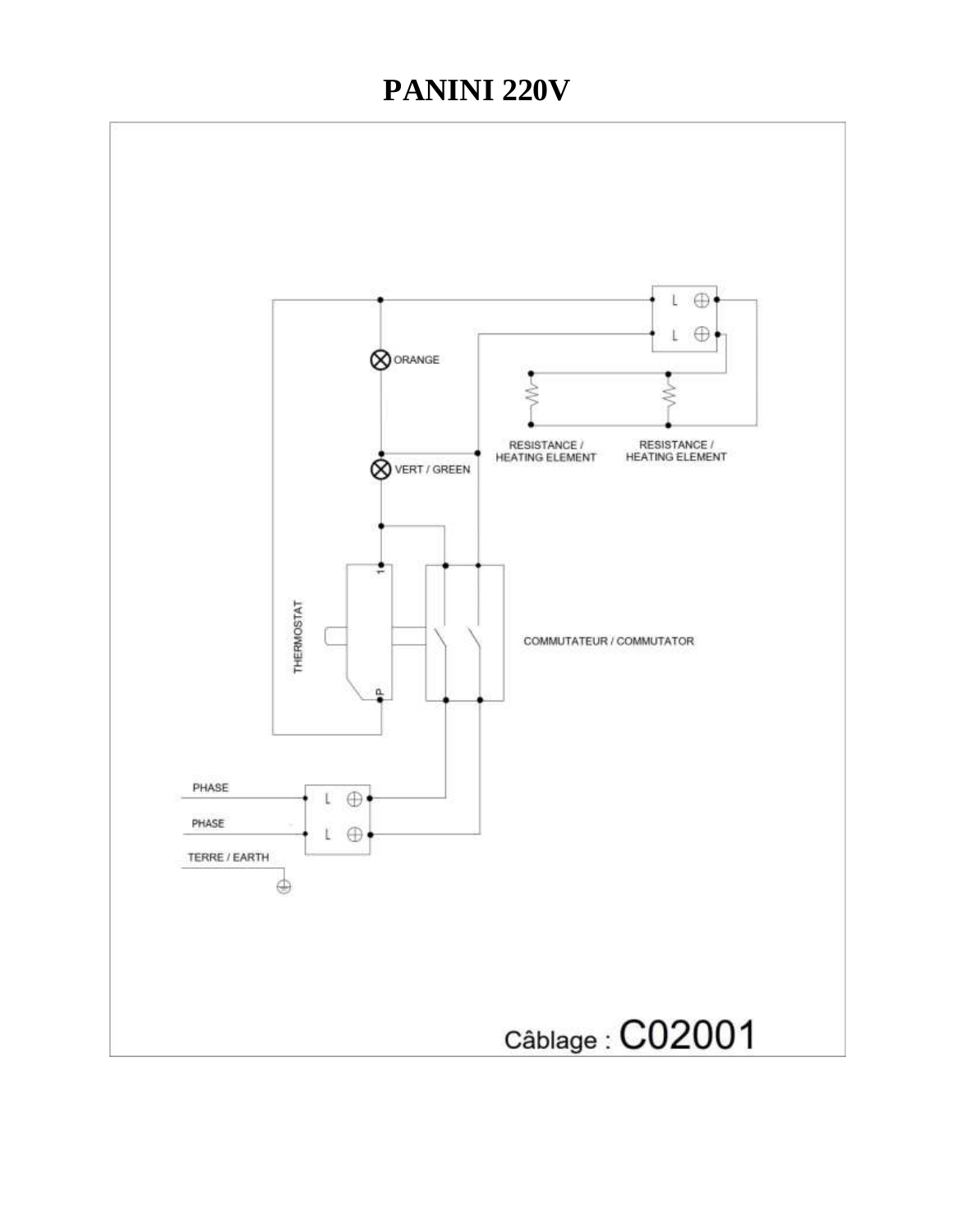# **MAJESTIC, DIABLO 220V**

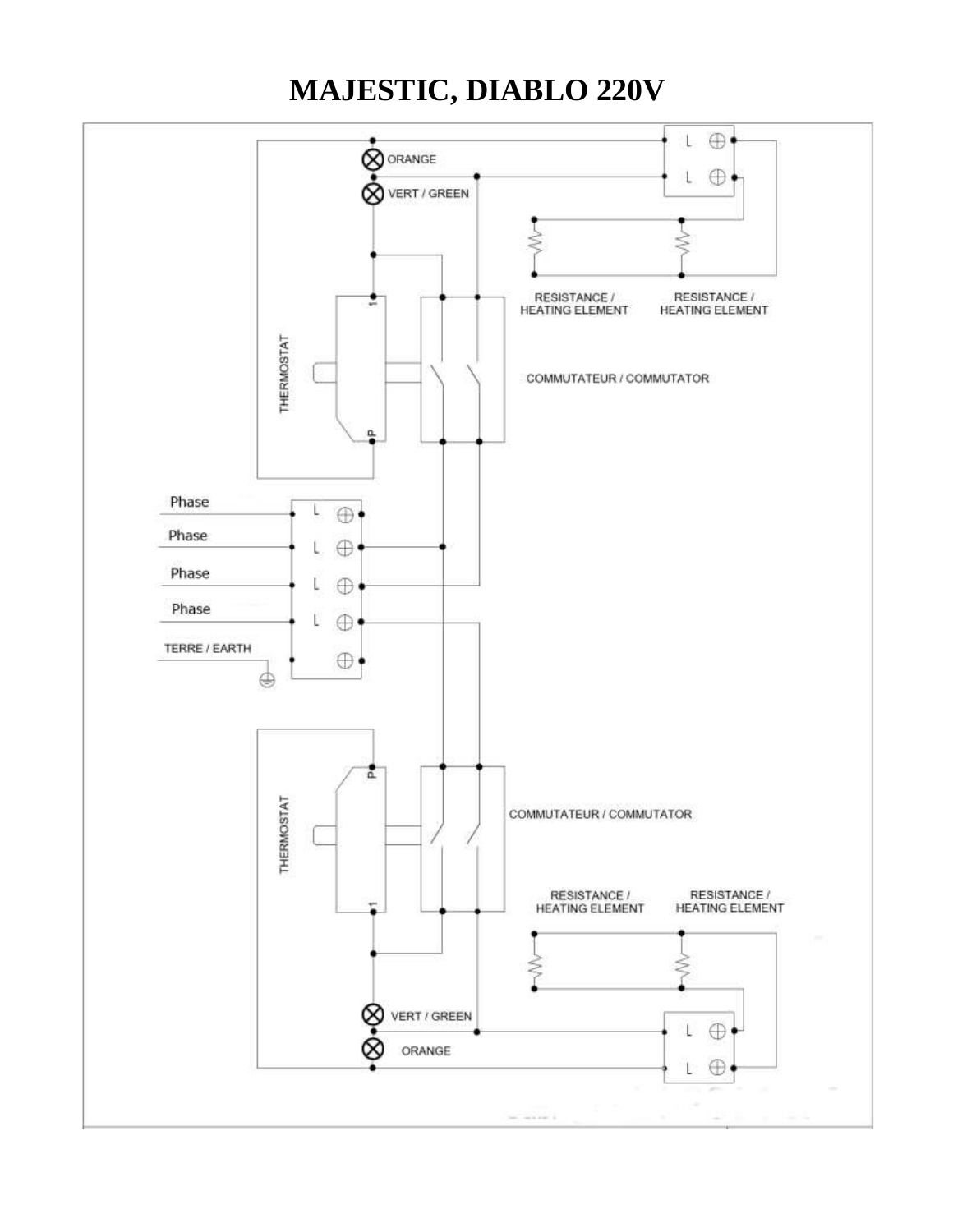### **SAVOY**

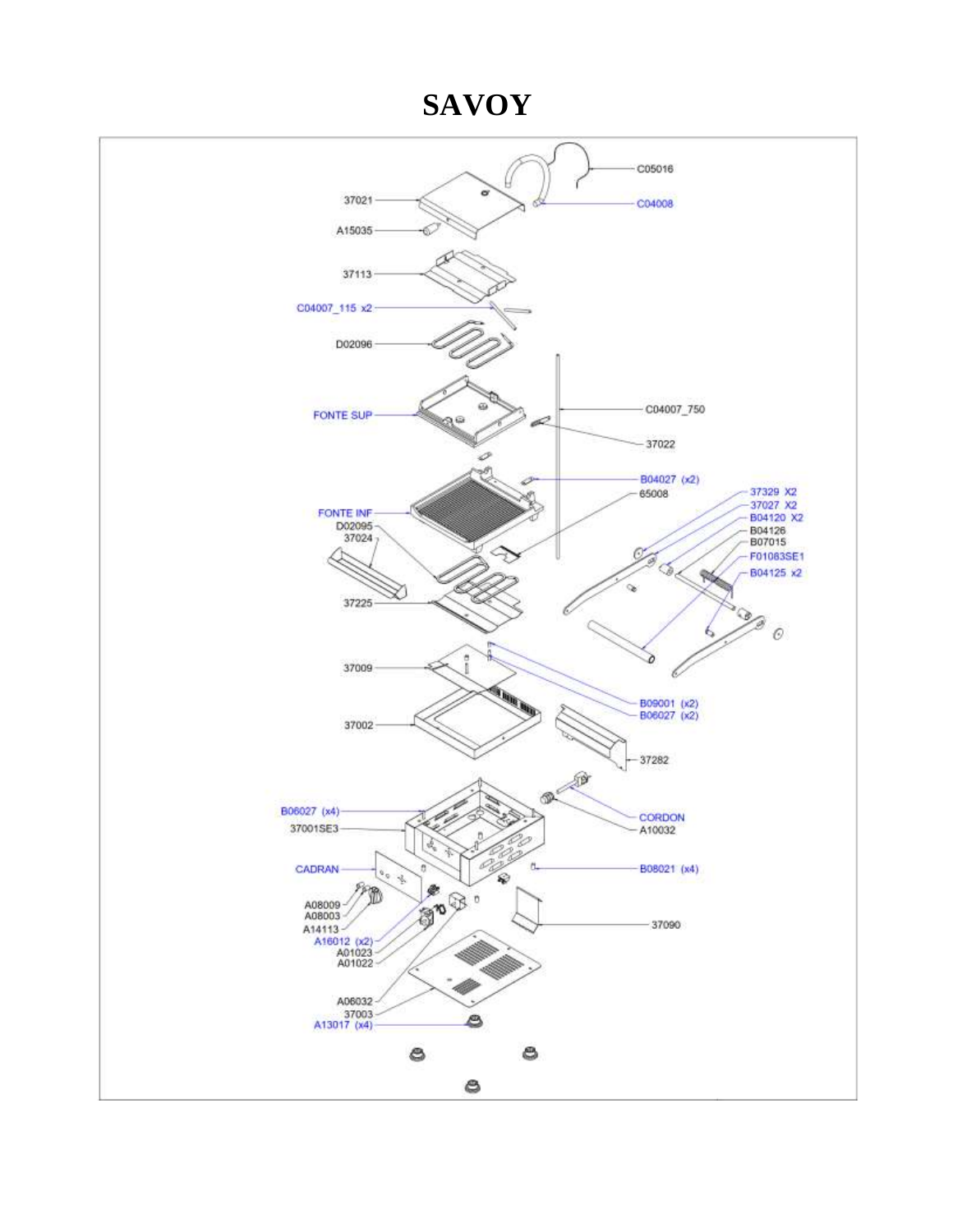## **PANINI**

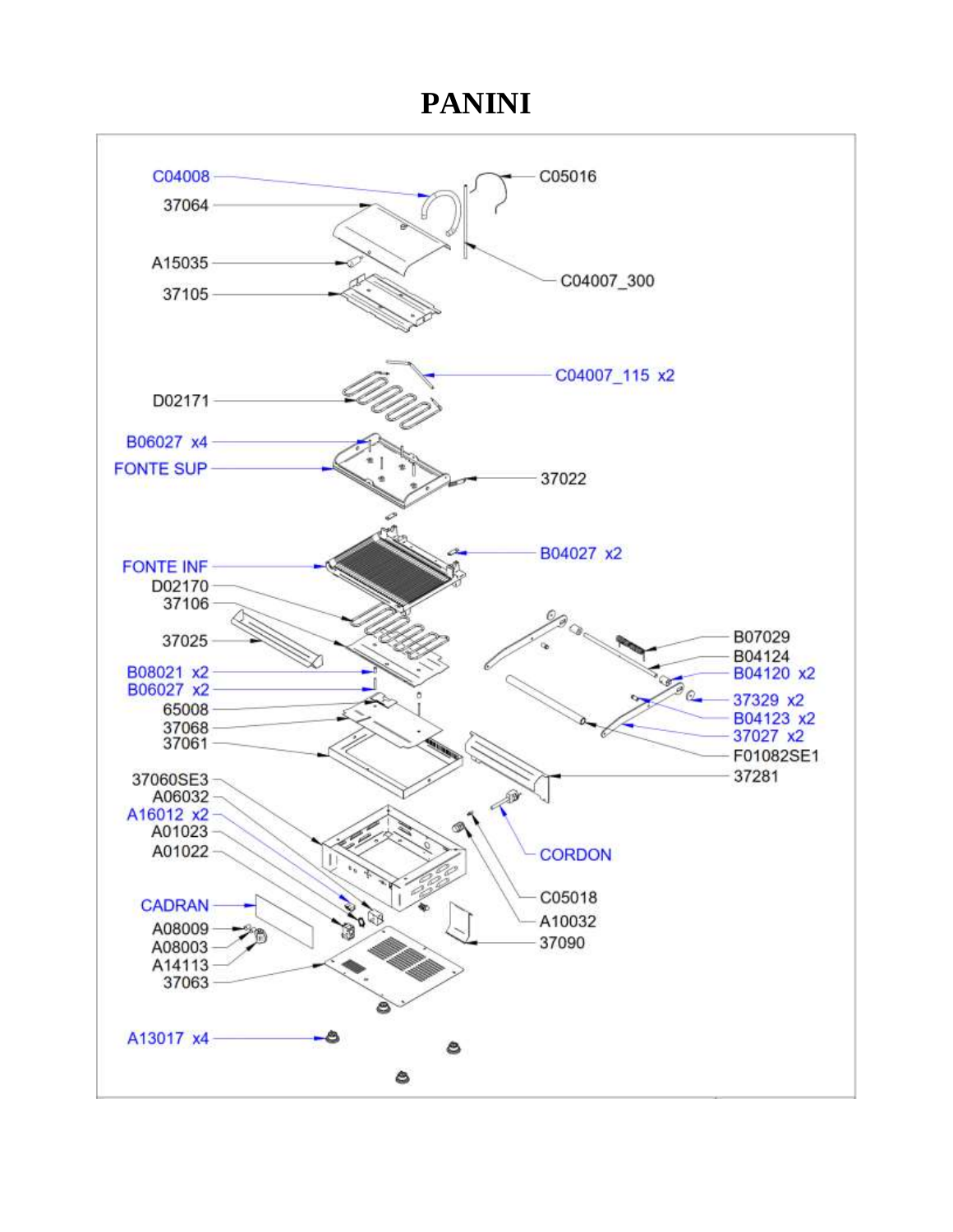# **MAJESTIC**

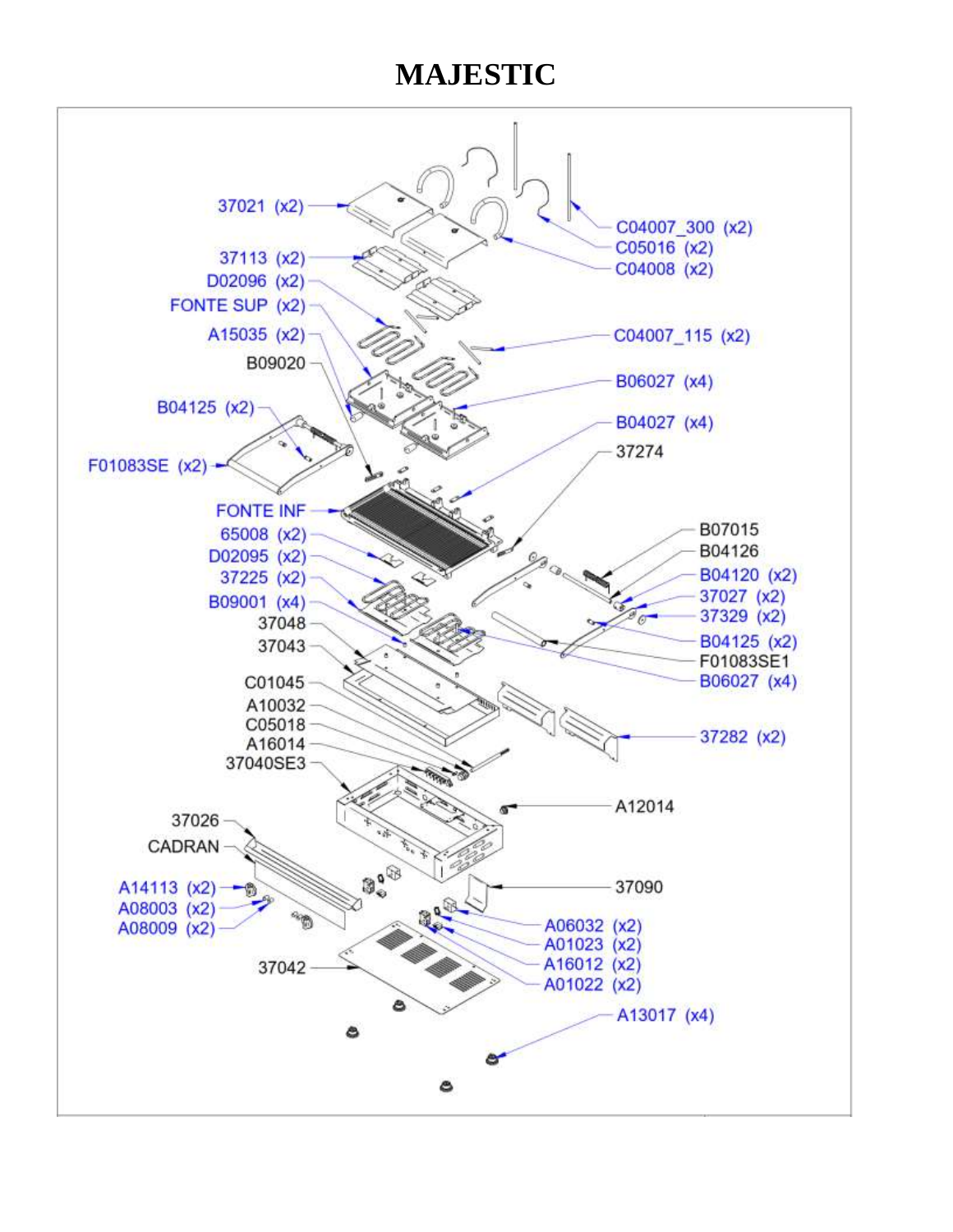# **DIABLO**